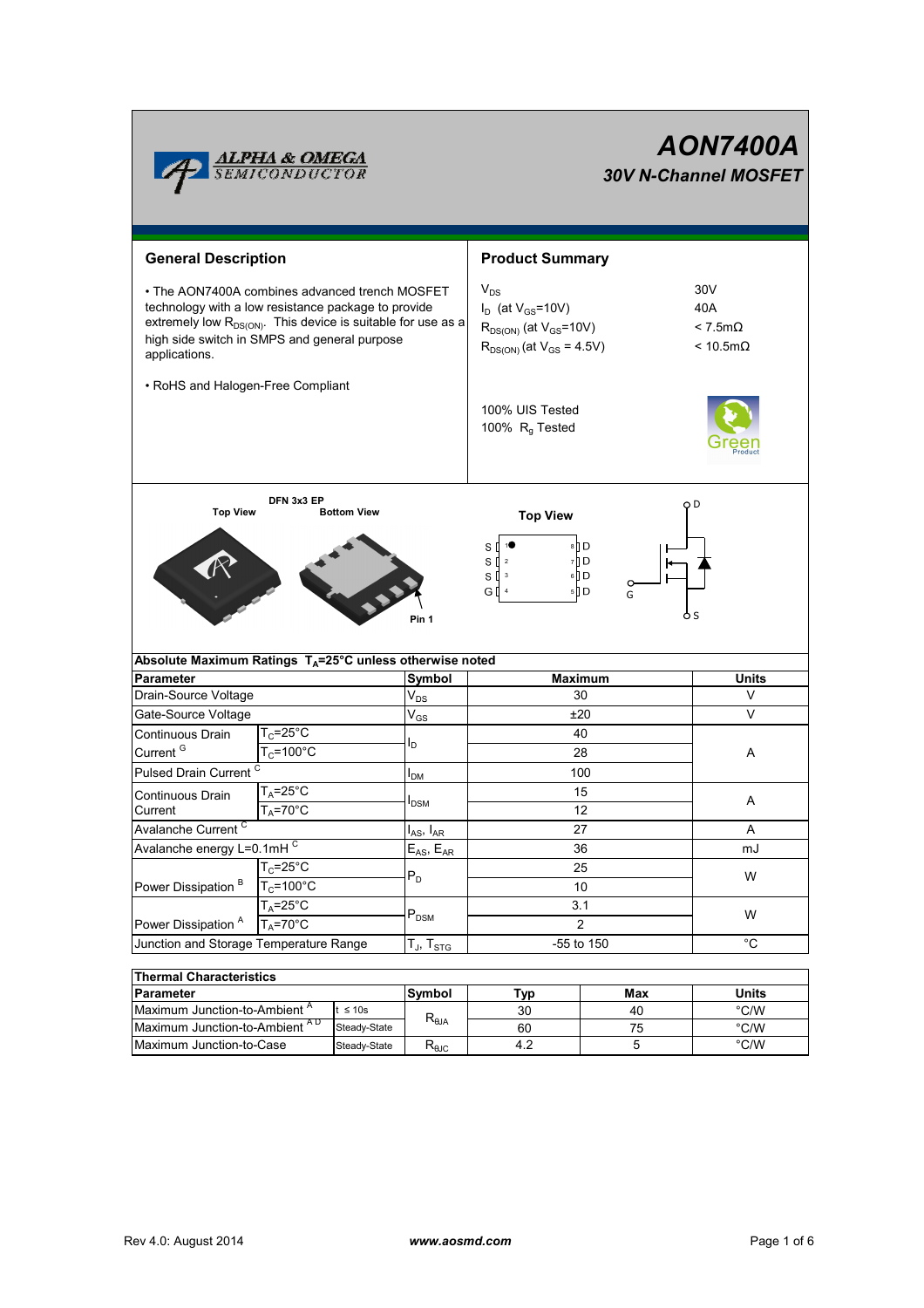

#### **Electrical Characteristics (TJ=25°C unless otherwise noted)**

| <b>Symbol</b>                                      | <b>Parameter</b>                      | <b>Conditions</b>                                                                                  |                    | Min  | <b>Typ</b>     | <b>Max</b>     | <b>Units</b> |  |
|----------------------------------------------------|---------------------------------------|----------------------------------------------------------------------------------------------------|--------------------|------|----------------|----------------|--------------|--|
| <b>STATIC PARAMETERS</b>                           |                                       |                                                                                                    |                    |      |                |                |              |  |
| <b>BV<sub>DSS</sub></b>                            | Drain-Source Breakdown Voltage        | $I_D = 250 \mu A$ , $V_{GS} = 0V$                                                                  |                    | 30   |                |                | $\vee$       |  |
| $I_{DSS}$                                          | Zero Gate Voltage Drain Current       | $V_{DS}$ =30V, $V_{GS}$ =0V                                                                        |                    |      |                | 1              | μA           |  |
|                                                    |                                       | $T_J = 55^{\circ}C$                                                                                |                    |      |                | 5              |              |  |
| $I_{GSS}$                                          | Gate-Body leakage current             | $V_{DS}$ =0V, $V_{GS}$ = ±20V                                                                      |                    |      |                | 100            | nA           |  |
| $\mathsf{V}_{\mathsf{GS}(\underbar{\mathsf{th}})}$ | Gate Threshold Voltage                | $V_{DS} = V_{GS} I_D = 250 \mu A$                                                                  |                    | 1.5  | 1.97           | 2.5            | $\vee$       |  |
| $I_{D(ON)}$                                        | On state drain current                | $V_{GS}$ =10V, $V_{DS}$ =5V                                                                        |                    | 100  |                |                | A            |  |
| $R_{DS(ON)}$                                       |                                       | $V_{GS}$ =10V, $I_D$ =20A                                                                          |                    |      | 6.2            | 7.5            | $m\Omega$    |  |
|                                                    | Static Drain-Source On-Resistance     |                                                                                                    | $T_{\rm J}$ =125°C |      | 9.4            | 11.3           |              |  |
|                                                    |                                       | $V_{GS} = 4.5V, I_D = 20A$                                                                         |                    |      | 8.4            | 10.5           | $m\Omega$    |  |
| $g_{FS}$                                           | <b>Forward Transconductance</b>       | $V_{DS}$ =5V, I <sub>D</sub> =20A                                                                  |                    |      | 55             |                | S            |  |
| $V_{SD}$                                           | Diode Forward Voltage                 | $IS=1A, VGS=0V$                                                                                    |                    |      | 0.7            | 1              | $\vee$       |  |
| $I_{\rm S}$                                        | Maximum Body-Diode Continuous Current |                                                                                                    |                    |      |                | 30             | A            |  |
|                                                    | <b>DYNAMIC PARAMETERS</b>             |                                                                                                    |                    |      |                |                |              |  |
| $C_{\text{iss}}$                                   | Input Capacitance                     | $V_{GS}$ =0V, $V_{DS}$ =15V, f=1MHz                                                                |                    | 920  | 1150           | 1380           | pF           |  |
| $C_{\rm oss}$                                      | <b>Output Capacitance</b>             |                                                                                                    |                    | 125  | 180            | 235            | pF           |  |
| $C_{\rm rss}$                                      | Reverse Transfer Capacitance          |                                                                                                    |                    | 60   | 105            | 150            | pF           |  |
| $R_{q}$                                            | Gate resistance                       | $V_{GS}$ =0V, V <sub>DS</sub> =0V, f=1MHz                                                          |                    | 0.55 | 1.1            | 1.65           | Ω            |  |
|                                                    | <b>SWITCHING PARAMETERS</b>           |                                                                                                    |                    |      |                |                |              |  |
| $Q_q(10V)$                                         | <b>Total Gate Charge</b>              | $V_{GS}$ =10V, $V_{DS}$ =15V, $I_D$ =20A                                                           |                    | 16   | 20             | 24             | nC           |  |
| $Q_q(4.5V)$                                        | <b>Total Gate Charge</b>              |                                                                                                    |                    | 7.6  | 9.5            | 11.4           | nC           |  |
| $\mathsf{Q}_{\mathsf{gs}}$                         | Gate Source Charge                    |                                                                                                    |                    | 2    | 2.7            | 3.2            | пC           |  |
| $Q_{gd}$                                           | Gate Drain Charge                     |                                                                                                    |                    | 3    | 5              | $\overline{7}$ | nC           |  |
| $t_{D(0n)}$                                        | Turn-On DelayTime                     | $V_{GS}$ =10V, V <sub>DS</sub> =15V, R <sub>L</sub> =0.75 $\Omega$ ,<br>$R_{\text{GEN}} = 3\Omega$ |                    |      | 6.5            |                | ns           |  |
| $t_r$                                              | Turn-On Rise Time                     |                                                                                                    |                    |      | $\overline{2}$ |                | ns           |  |
| $t_{D(\text{off})}$                                | Turn-Off DelayTime                    |                                                                                                    |                    |      | 17             |                | ns           |  |
| $t_f$                                              | Turn-Off Fall Time                    |                                                                                                    |                    |      | 3.5            |                | ns           |  |
| $t_{rr}$                                           | Body Diode Reverse Recovery Time      | $I_F$ =20A, dl/dt=500A/ $\mu$ s                                                                    |                    | 7    | 8.7            | 10.5           | ns           |  |
| $Q_{rr}$                                           | Body Diode Reverse Recovery Charge    | $I_F$ =20A, dl/dt=500A/ $\mu$ s                                                                    |                    | 11   | 13.5           | 16             | nC           |  |

A. The value of R<sub>θJA</sub> is measured with the device mounted on 1in<sup>2</sup> FR-4 board with 2oz. Copper, in a still air environment with T<sub>A</sub> =25°C. The Power dissipation P<sub>DSM</sub> is based on R <sub>θJA</sub> t ≤ 10s value and the maximum allowed junction temperature of 150°C. The value in any given application depends on the user's specific board design.

B. The power dissipation P<sub>D</sub> is based on T<sub>J(MAX)</sub>=150°C, using junction-to-case thermal resistance, and is more useful in setting the upper dissipation limit for cases where additional heatsinking is used.

C. Repetitive rating, pulse width limited by junction temperature  $T_{J(MAX)}$ =150°C. Ratings are based on low frequency and duty cycles to keep initial  $T_J = 25^\circ$  C.

D. The  $R_{\thetaJA}$  is the sum of the thermal impedence from junction to case  $R_{\thetaJC}$  and case to ambient.

E. The static characteristics in Figures 1 to 6 are obtained using <300us pulses, duty cycle 0.5% max.

F. These curves are based on the junction-to-case thermal impedence which is measured with the device mounted to a large heatsink, assuming a maximum junction temperature of  $T_{J(MAX)}$ =150° C. The SOA curve provides a single pulse rating.

G. The maximum current rating is limited by bond-wires.

H. These tests are performed with the device mounted on 1 in<sup>2</sup> FR-4 board with 2oz. Copper, in a still air environment with T<sub>A</sub>=25°C.

COMPONENTS IN LIFE SUPPORT DEVICES OR SYSTEMS ARE NOT AUTHORIZED. AOS DOES NOT ASSUME ANY LIABILITY ARISING OUT OF SUCH APPLICATIONS OR USES OF ITS PRODUCTS. AOS RESERVES THE RIGHT TO IMPROVE PRODUCT DESIGN, FUNCTIONS AND RELIABILITY WITHOUT NOTICE.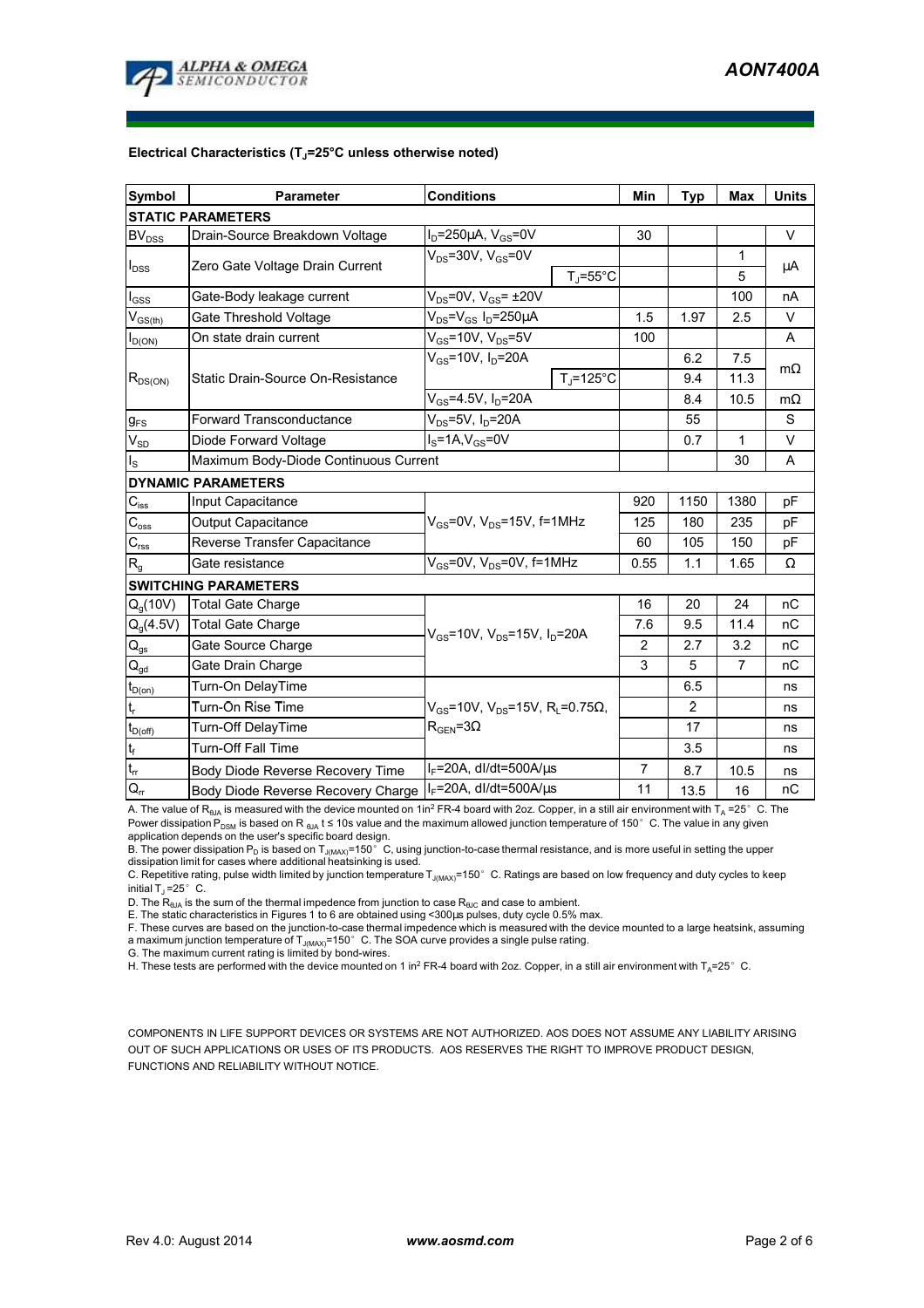

# **TYPICAL ELECTRICAL AND THERMAL CHARACTERISTICS**

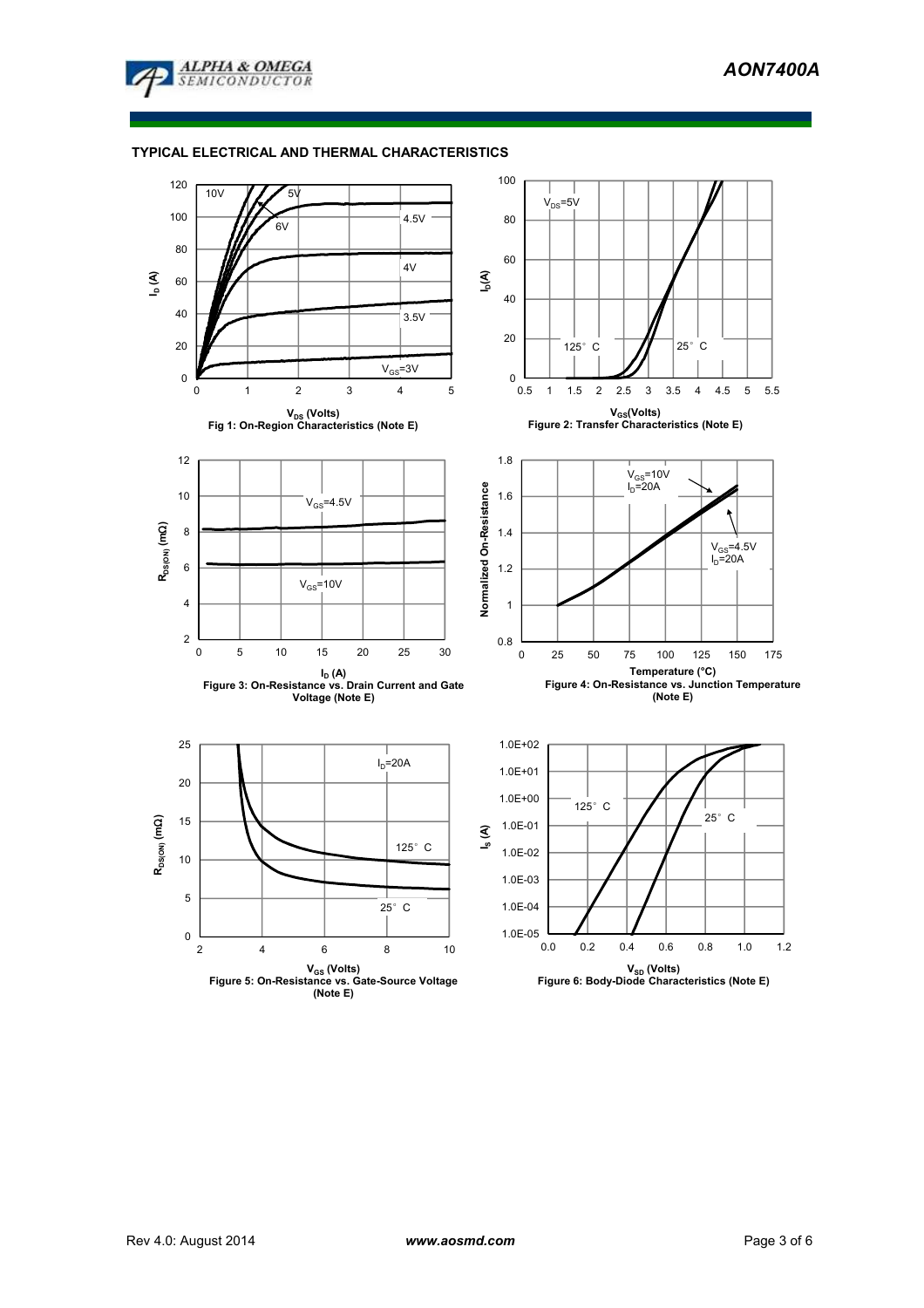

#### **TYPICAL ELECTRICAL AND THERMAL CHARACTERISTICS**



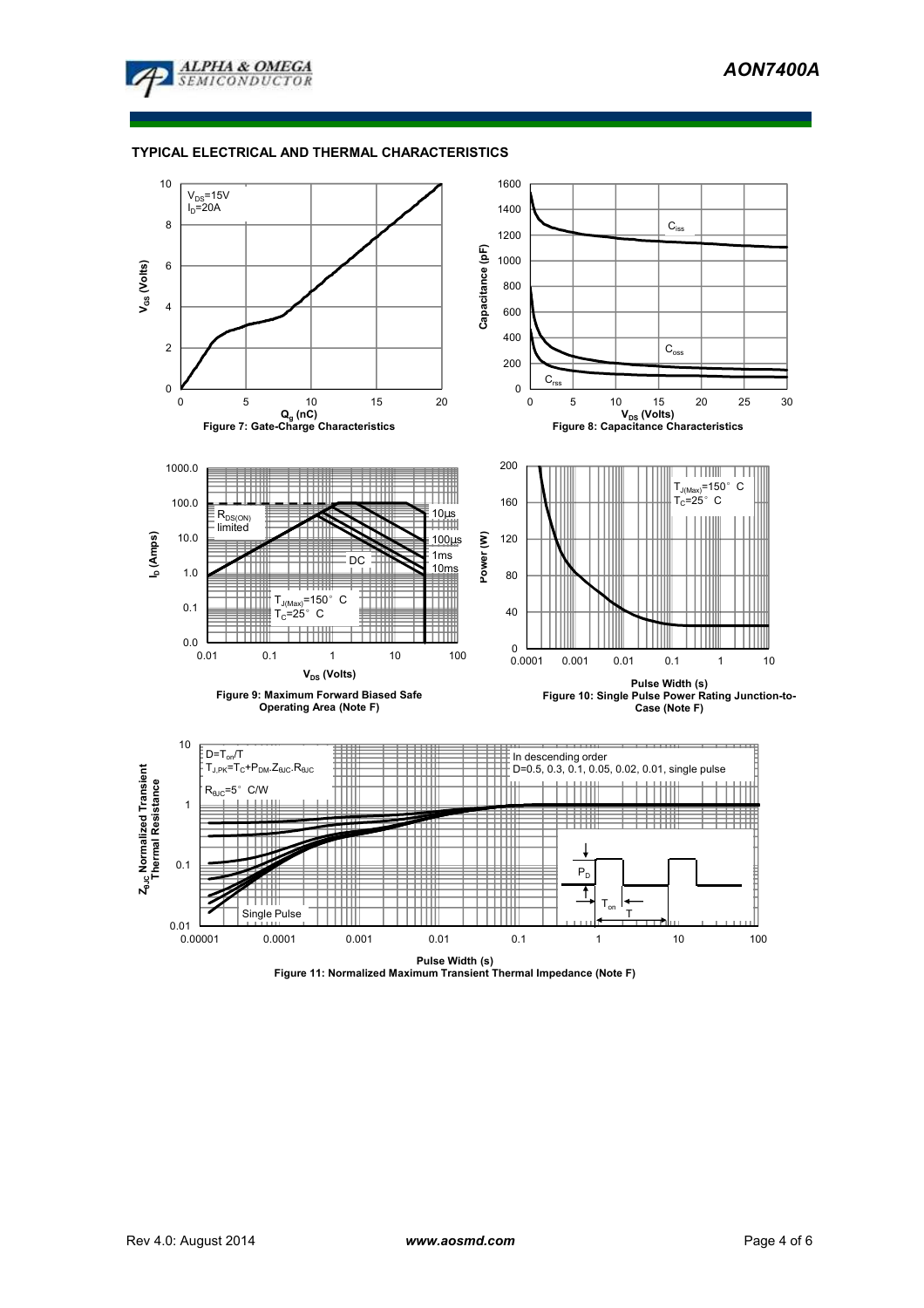

### **TYPICAL ELECTRICAL AND THERMAL CHARACTERISTICS**